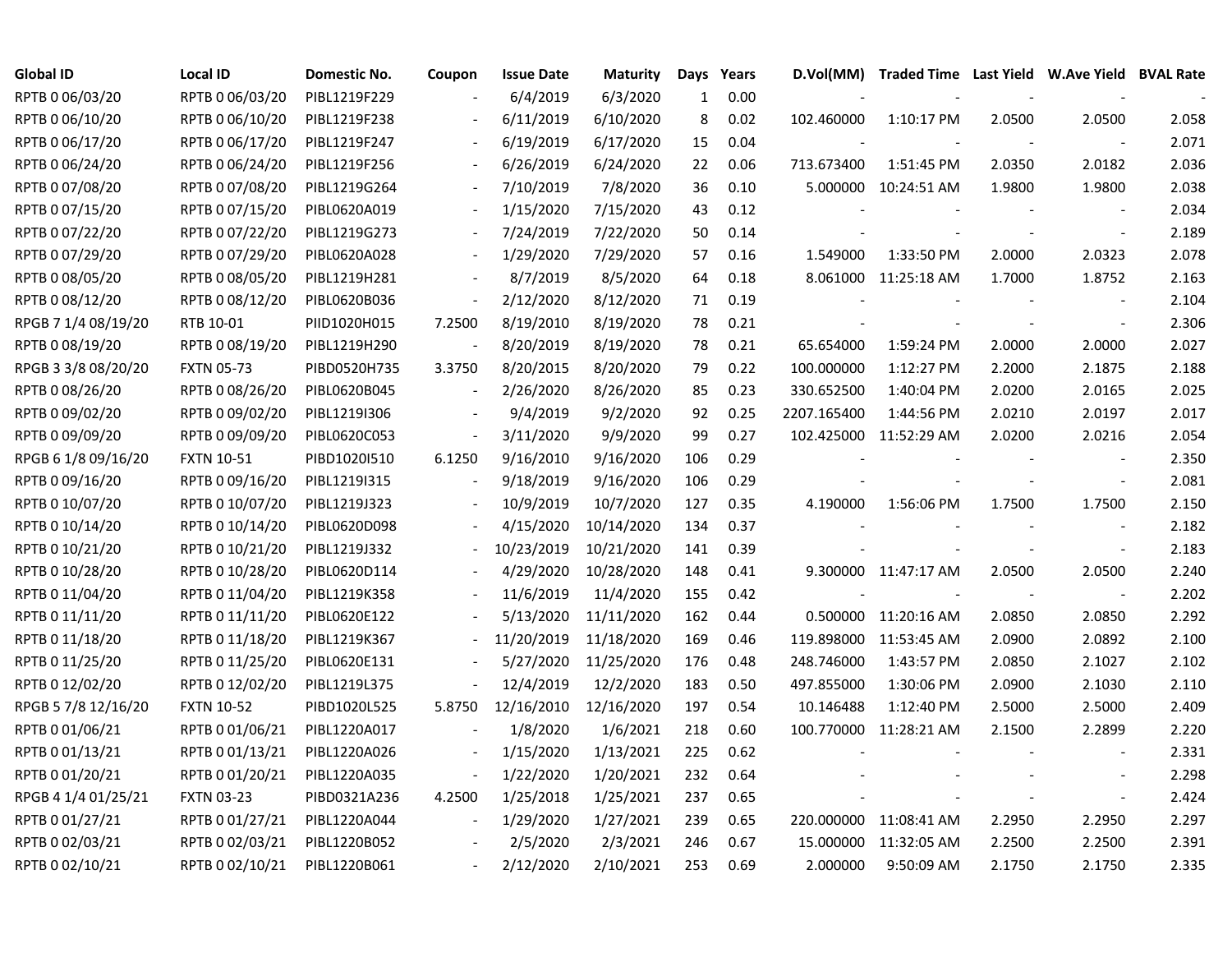| <b>Global ID</b>     | <b>Local ID</b>   | Domestic No. | Coupon                   | <b>Issue Date</b> | <b>Maturity</b> |     | Days Years | D.Vol(MM)  | Traded Time Last Yield W.Ave Yield BVAL Rate |        |                          |       |
|----------------------|-------------------|--------------|--------------------------|-------------------|-----------------|-----|------------|------------|----------------------------------------------|--------|--------------------------|-------|
| RPTB 0 02/17/21      | RPTB 0 02/17/21   | PIBL1220B070 |                          | 2/19/2020         | 2/17/2021       | 260 | 0.71       |            | 2.000000 10:07:32 AM                         | 2.1000 | 2.1000                   | 2.368 |
| RPTB 0 02/24/21      | RPTB 0 02/24/21   | PIBL1220B089 |                          | 2/26/2020         | 2/24/2021       | 267 | 0.73       |            |                                              |        |                          | 2.425 |
| RPGB 7 3/8 03/03/21  | RTB 10-02         | PIID1021C027 | 7.3750                   | 3/3/2011          | 3/3/2021        | 274 | 0.75       |            |                                              |        |                          | 2.419 |
| RPTB 0 03/03/21      | RPTB 0 03/03/21   | PIBL1220C097 |                          | 3/4/2020          | 3/3/2021        | 274 | 0.75       |            |                                              |        |                          | 2.375 |
| RPTB 0 03/10/21      | RPTB 0 03/10/21   | PIBL1220C104 |                          | 3/11/2020         | 3/10/2021       | 281 | 0.77       |            |                                              |        | $\overline{a}$           | 2.387 |
| RPTB 0 03/17/21      | RPTB 0 03/17/21   | PIBL1220C113 |                          | 3/18/2020         | 3/17/2021       | 288 | 0.79       |            |                                              |        | $\overline{a}$           | 2.375 |
| RPGB 3 1/2 03/20/21  | <b>FXTN 07-57</b> | PIBD0721C574 | 3.5000                   | 3/20/2014         | 3/20/2021       | 291 | 0.80       | 216.916000 | 1:14:01 PM                                   | 2.4750 | 2.4220                   | 2.414 |
| RPTB 0 04/07/21      | RPTB 0 04/07/21   | PIBL1220D149 |                          | 4/8/2020          | 4/7/2021        | 309 | 0.85       | 322.721000 | 1:17:26 PM                                   | 2.4000 | 2.4000                   | 2.400 |
| RPTB 0 04/14/21      | RPTB 0 04/14/21   | PIBL1220D158 |                          | 4/15/2020         | 4/14/2021       | 316 | 0.87       | 0.500000   | 10:17:59 AM                                  | 2.4000 | 2.4000                   | 2.430 |
| RPTB 0 04/21/21      | RPTB 0 04/21/21   | PIBL1220D167 | $\overline{\phantom{a}}$ | 4/22/2020         | 4/21/2021       | 323 | 0.88       |            | 214.945000 11:51:33 AM                       | 2.4500 | 2.4221                   | 2.419 |
| RPGB 6 1/2 04/28/21  | <b>FXTN 10-53</b> | PIBD1021D531 | 6.5000                   | 4/28/2011         | 4/28/2021       | 330 | 0.90       |            |                                              |        | $\overline{\phantom{a}}$ | 2.466 |
| RPTB 0 04/28/21      | RPTB 0 04/28/21   | PIBL1220D176 |                          | 4/29/2020         | 4/28/2021       | 330 | 0.90       | 650.000000 | 1:48:47 PM                                   | 2.4500 | 2.4577                   | 2.452 |
| RPTB 0 05/05/21      | RPTB 0 05/05/21   | PIBL1220E184 |                          | 5/6/2020          | 5/5/2021        | 337 | 0.92       |            |                                              |        | $\sim$                   | 2.513 |
| RPTB 0 05/12/21      | RPTB 0 05/12/21   | PIBL1220E193 |                          | 5/13/2020         | 5/12/2021       | 344 | 0.94       |            |                                              |        | $\overline{\phantom{a}}$ | 2.553 |
| RPTB 0 05/19/21      | RPTB 0 05/19/21   | PIBL1220E200 |                          | 5/20/2020         | 5/19/2021       | 351 | 0.96       |            | 4.490000 11:57:30 AM                         | 2.3850 | 2.3850                   | 2.582 |
| RPTB 0 05/26/21      | RPTB 0 05/26/21   | PIBL1220E219 |                          | 5/27/2020         | 5/26/2021       | 358 | 0.98       | 314.413000 | 1:16:26 PM                                   | 2.4350 | 2.4316                   | 2.455 |
| RPTB 0 06/02/21      | RPTB 0 06/02/21   | PIBL1220F227 | $\overline{\phantom{a}}$ | 6/3/2020          | 6/2/2021        | 365 | 1.00       | 530.085000 | 1:25:38 PM                                   | 2.4175 | 2.4199                   | 2.420 |
| RPGB 4 7/8 06/13/21  | RTB 03-09         | PIID0321F092 | 4.8750                   | 6/13/2018         | 6/13/2021       | 376 | 1.03       | 509.050000 | 1:47:06 PM                                   | 2.5400 | 2.4960                   | 2.532 |
| RPGB 5 3/4 10/20/21  | RTB 10-03         | PIID1021J039 | 5.7500                   | 10/20/2011        | 10/20/2021      | 505 | 1.38       |            |                                              |        | $\overline{\phantom{a}}$ | 2.497 |
| RPGB 5 3/4 11/24/21  | <b>FXTN 10-55</b> | PIBD1021K551 | 5.7500                   | 11/24/2011        | 11/24/2021      | 540 | 1.48       |            |                                              |        | $\blacksquare$           | 2.510 |
| RPGB 6 3/8 01/19/22  | <b>FXTN 10-54</b> | PIBD1022G545 | 6.3750                   | 7/19/2011         | 1/19/2022       | 596 | 1.63       |            |                                              |        | $\overline{\phantom{a}}$ | 2.581 |
| RPGB 4 01/26/22      | <b>FXTN 05-74</b> | PIBD0522A747 | 4.0000                   | 1/26/2017         | 1/26/2022       | 603 | 1.65       | 200.000000 | 1:47:04 PM                                   | 2.5800 | 2.5800                   | 2.540 |
| RPGB 15 03/14/22     | <b>FXTN 20-02</b> | PIBD2022C021 | 15.0000                  | 3/14/2002         | 3/14/2022       | 650 | 1.78       | 30.000000  | 1:10:23 PM                                   | 2.7000 | 2.7000                   | 2.539 |
| RPGB 4 3/4 07/04/22  | <b>FXTN 03-24</b> | PIBD0322G247 | 4.7500                   | 7/4/2019          | 7/4/2022        | 762 | 2.09       | 525.000000 | 1:03:11 PM                                   | 2.5400 | 2.5820                   | 2.560 |
| RPGB 4 7/8 08/02/22  | <b>FXTN 10-56</b> | PIBD1022H562 | 4.8750                   | 8/2/2012          | 8/2/2022        | 791 | 2.17       |            |                                              |        | $\overline{\phantom{a}}$ | 2.574 |
| RPGB 4 3/4 09/13/22  | <b>FXTN 10-57</b> | PIBD1022I570 | 4.7500                   | 9/13/2012         | 9/13/2022       | 833 | 2.28       |            |                                              |        | $\sim$                   | 2.588 |
| RPGB 12 3/4 10/17/22 | <b>FXTN 20-03</b> | PIBD2022J033 | 12.7500                  | 10/17/2002        | 10/17/2022      | 867 | 2.37       |            |                                              |        | $\overline{\phantom{a}}$ | 2.597 |
| RPGB 4 5/8 12/04/22  | RTB 05-11         | PIID0522L114 | 4.6250                   | 12/4/2017         | 12/4/2022       | 915 | 2.51       |            | 254.186000 11:19:10 AM                       | 2.6125 | 2.6128                   | 2.580 |
| RPGB 4 12/06/22      | <b>FXTN 10-58</b> | PIBD1022L585 | 4.0000                   | 12/6/2012         | 12/6/2022       | 917 | 2.51       |            |                                              |        | $\overline{\phantom{a}}$ | 2.610 |
| RPGB 4 3/8 02/11/23  | RTB 03-10         | PIID0323B101 | 4.3750                   | 2/11/2020         | 2/11/2023       | 984 | 2.69       | 273.000000 | 1:45:29 PM                                   | 2.5750 | 2.5746                   | 2.561 |
| RPGB 13 02/20/23     | <b>FXTN 20-04</b> | PIBD2023B048 | 13.0000                  | 2/20/2003         | 2/20/2023       | 993 | 2.72       |            |                                              |        | $\blacksquare$           | 2.629 |
| RPGB 5 1/2 03/08/23  | <b>FXTN 05-75</b> | PIBD0523C752 | 5.5000                   | 3/8/2018          | 3/8/2023 1,009  |     | 2.76       |            | 462.000000 11:39:21 AM                       | 2.6400 | 2.6254                   | 2.617 |
| RPGB 3 1/2 04/21/23  | <b>FXTN 07-58</b> | PIBD0723D588 | 3.5000                   | 4/21/2016         | 4/21/2023 1,053 |     | 2.88       |            | 2759.040000 11:26:54 AM                      | 2.5100 | 2.5600                   | 2.601 |
| RPGB 11 7/8 05/29/23 | <b>FXTN 20-05</b> | PIBD2023E054 | 11.8750                  | 5/29/2003         | 5/29/2023 1,091 |     | 2.99       |            |                                              |        |                          | 2.654 |
| RPGB 3 1/4 08/15/23  | RTB 10-04         | PIID1023H046 | 3.2500                   | 8/15/2013         | 8/15/2023 1,169 |     | 3.20       | 307.070000 | 1:45:27 PM                                   | 2.8000 | 2.8518                   | 2.837 |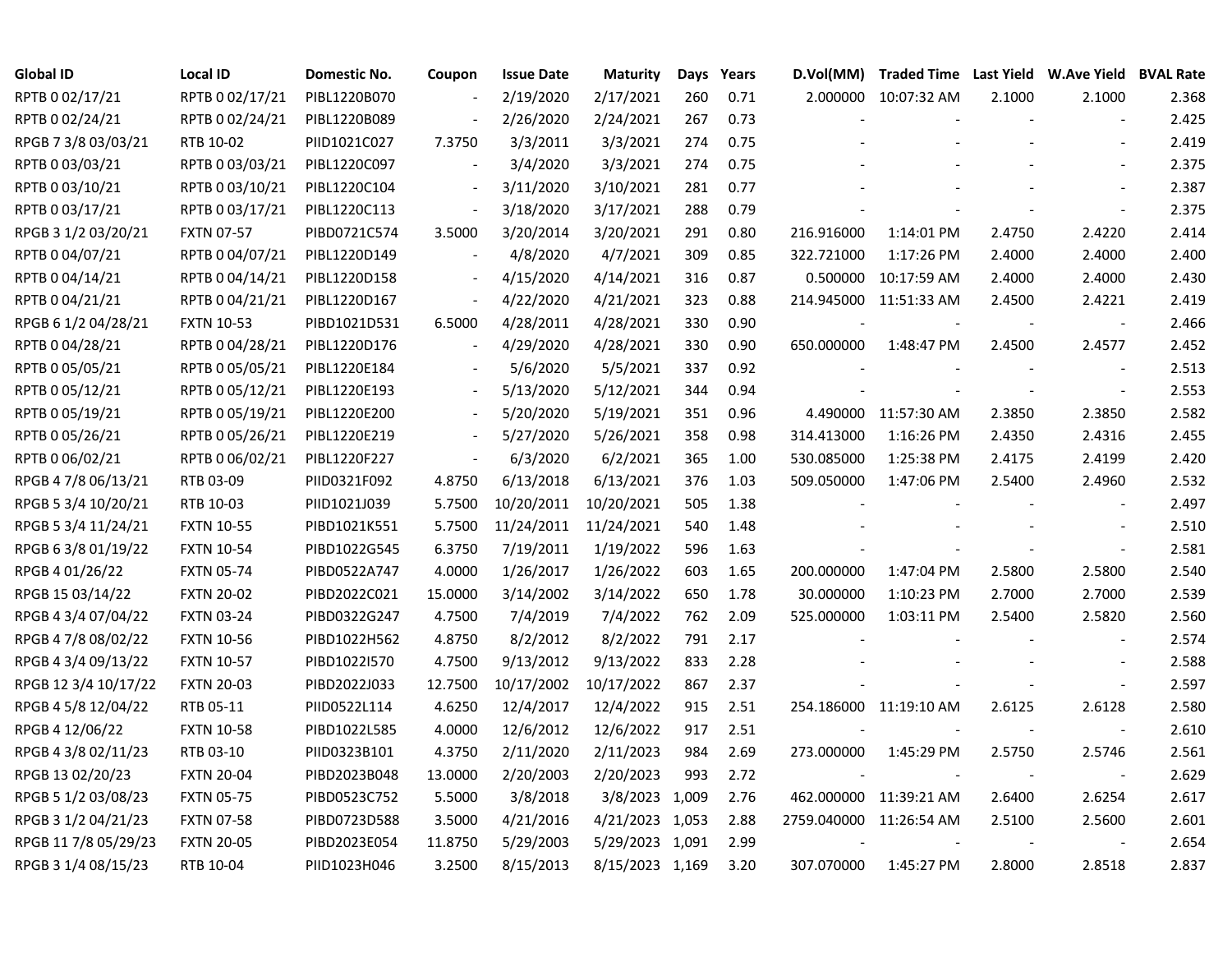| <b>Global ID</b>     | <b>Local ID</b>   | Domestic No. | Coupon  | <b>Issue Date</b> | <b>Maturity</b>        | <b>Days</b> | Years | D.Vol(MM)                | Traded Time Last Yield W.Ave Yield BVAL Rate |                |                          |       |
|----------------------|-------------------|--------------|---------|-------------------|------------------------|-------------|-------|--------------------------|----------------------------------------------|----------------|--------------------------|-------|
| RPGB 11 3/8 10/23/23 | <b>FXTN 20-06</b> | PIBD2023J068 | 11.3750 | 10/23/2003        | 10/23/2023 1,238       |             | 3.39  |                          |                                              |                |                          | 2.687 |
| RPGB 6 1/4 03/12/24  | RTB 05-12         | PIID0524C129 | 6.2500  | 3/12/2019         | 3/12/2024 1,379        |             | 3.78  | 417.765000               | 1:24:53 PM                                   | 2.6500         | 2.6494                   | 2.648 |
| RPGB 4 1/2 04/20/24  | <b>FXTN 07-59</b> | PIBD0724D595 | 4.5000  | 4/20/2017         | 4/20/2024 1,418        |             | 3.88  |                          |                                              |                |                          | 2.736 |
| RPGB 12 3/8 06/03/24 | <b>FXTN 20-07</b> | PIBD2024F075 | 12.3750 | 6/3/2004          | 6/3/2024 1,462         |             | 4.00  |                          |                                              |                |                          | 2.736 |
| RPGB 12 7/8 08/05/24 | <b>FXTN 20-08</b> | PIBD2024H086 | 12.8750 | 8/5/2004          | 8/5/2024 1,525         |             | 4.18  |                          |                                              |                | $\overline{a}$           | 2.749 |
| RPGB 4 1/8 08/20/24  | <b>FXTN 10-59</b> | PIBD1024H595 | 4.1250  | 8/20/2014         | 8/20/2024 1,540        |             | 4.22  |                          |                                              |                | $\blacksquare$           | 2.858 |
| RPGB 4 1/4 10/17/24  | <b>FXTN 05-76</b> | PIBD0524J762 | 4.2500  | 10/17/2019        | 10/17/2024 1,598       |             | 4.38  | 3669.600000              | 1:43:10 PM                                   | 2.7300         | 2.7254                   | 2.726 |
| RPGB 13 3/4 11/11/24 | <b>FXTN 20-09</b> | PIBD2024K091 | 13.7500 | 11/11/2004        | 11/11/2024 1,623       |             | 4.44  |                          |                                              |                | $\blacksquare$           | 2.770 |
| RPGB 5 3/4 04/12/25  | <b>FXTN 07-61</b> | PIBD0725D618 | 5.7500  | 4/12/2018         | 4/12/2025 1,775        |             | 4.86  | 4.800000                 | 1:27:07 PM                                   | 2.8000         | 2.7281                   | 2.778 |
| RPGB 12 1/8 04/14/25 | <b>FXTN 20-10</b> | PIBD2025D103 | 12.1250 | 4/14/2005         | 4/14/2025 1,777        |             | 4.87  |                          |                                              |                | $\overline{\phantom{a}}$ | 2.804 |
| RPGB 3 5/8 09/09/25  | <b>FXTN 10-60</b> | PIBD1025I608 | 3.6250  | 9/9/2015          | 9/9/2025 1,925         |             | 5.27  | 252.485000               | 1:41:12 PM                                   | 2.8000         | 2.7990                   | 2.800 |
| RPGB 12 1/8 10/20/25 | <b>FXTN 20-11</b> | PIBD2025J116 | 12.1250 | 10/20/2005        | 10/20/2025 1,966       |             | 5.38  |                          |                                              |                | $\sim$                   | 2.847 |
| RPGB 18 1/4 11/29/25 | <b>FXTN 25-01</b> | PIBD2525K015 | 18.2500 | 11/29/2000        | 11/29/2025 2,006       |             | 5.49  |                          |                                              |                | $\overline{a}$           | 2.856 |
| RPGB 10 1/4 01/19/26 | <b>FXTN 20-12</b> | PIBD2026A122 | 10.2500 | 1/19/2006         | 1/19/2026 2,057        |             | 5.63  |                          |                                              |                |                          | 2.868 |
| RPGB 6 1/4 02/14/26  | <b>FXTN 07-62</b> | PIBD0726B627 | 6.2500  | 2/14/2019         | 2/14/2026 2,083        |             | 5.70  | 925.930000               | 1:25:02 PM                                   | 2.8250         | 2.7857                   | 2.819 |
| RPGB 3 1/2 09/20/26  | RTB 10-05         | PIID1026I057 | 3.5000  | 9/20/2016         | 9/20/2026 2,301        |             | 6.30  | 23.520000                | 1:20:40 PM                                   | 3.4600         | 3.3180                   | 3.375 |
| RPGB 6 1/4 10/20/26  | RTB 15-01         | PIID1526J019 | 6.2500  | 10/20/2011        | 10/20/2026 2,331       |             | 6.38  | 2.000000                 | 10:41:56 AM                                  | 3.3300         | 3.3300                   | 3.112 |
| RPGB 8 12/07/26      | <b>FXTN 20-13</b> | PIBD2026L139 | 8.0000  | 12/7/2006         | 12/7/2026 2,379        |             | 6.51  |                          |                                              |                | $\sim$                   | 2.948 |
| RPGB 5 3/8 03/01/27  | RTB 15-02         | PIID1527C023 | 5.3750  | 3/1/2012          | 3/1/2027 2,463         |             | 6.74  |                          |                                              |                | $\overline{\phantom{a}}$ | 2.984 |
| RPGB 4 3/4 05/04/27  | <b>FXTN 10-61</b> | PIBD1027E617 | 4.7500  | 5/4/2017          | 5/4/2027 2,527         |             | 6.92  |                          | 0.500000 11:17:51 AM                         | 3.2000         | 3.2000                   | 3.016 |
| RPGB 8 5/8 09/06/27  | <b>FXTN 20-14</b> | PIBD2027I140 | 8.6250  | 9/6/2007          | 9/6/2027 2,652         |             | 7.26  |                          |                                              |                | $\sim$                   | 3.029 |
| RPGB 6 1/4 03/22/28  | <b>FXTN 10-63</b> | PIBD1028C635 | 6.2500  | 3/22/2018         | 3/22/2028 2,850        |             | 7.80  |                          |                                              |                | $\overline{\phantom{a}}$ | 2.989 |
| RPGB 9 1/2 12/04/28  | <b>FXTN 20-15</b> | PIBD2028L151 | 9.5000  | 12/4/2008         | 12/4/2028 3,107        |             | 8.51  |                          |                                              |                | $\sim$                   | 3.135 |
| RPGB 6 7/8 01/10/29  | <b>FXTN 10-64</b> | PIBD1029A644 | 6.8750  | 1/10/2019         | 1/10/2029 3,144        |             | 8.61  | 6391.050000              | 1:57:21 PM                                   | 3.1675         | 3.1427                   | 3.165 |
| RPGB 8 3/4 05/27/30  | <b>FXTN 20-16</b> | PIBD2030E166 | 8.7500  | 5/27/2010         | 5/27/2030 3,646        |             | 9.98  |                          |                                              |                | $\sim$                   | 3.257 |
| RPGB 12 1/2 07/28/30 | <b>FXTN 25-02</b> | PIBD2530G029 | 12.5000 | 7/28/2005         | 7/28/2030 3,708 10.15  |             |       |                          |                                              |                | $\overline{a}$           | 3.260 |
| RPGB 11 1/4 01/26/31 | <b>FXTN 25-03</b> | PIBD2531A032 | 11.2500 | 1/26/2006         | 1/26/2031 3,890 10.65  |             |       |                          |                                              |                | $\overline{\phantom{a}}$ | 3.296 |
| RPGB 8 07/19/31      | <b>FXTN 20-17</b> | PIBD2031G171 | 8.0000  | 7/19/2011         | 7/19/2031 4,064 11.13  |             |       | 1509.780000              | 1:43:03 PM                                   | 3.3015         | 3.2926                   | 3.295 |
| RPGB 9 3/8 10/05/31  | <b>FXTN 25-04</b> | PIBD2531J042 | 9.3750  | 10/5/2006         | 10/5/2031 4,142 11.34  |             |       |                          |                                              |                |                          | 3.356 |
| RPGB 5 7/8 02/02/32  | <b>FXTN 20-18</b> | PIBD2032B183 | 5.8750  | 2/2/2012          | 2/2/2032 4,262 11.67   |             |       |                          |                                              |                |                          | 3.636 |
| RPGB 5 7/8 03/01/32  | RTB 20-01         | PIID2032C014 | 5.8750  | 3/1/2012          | 3/1/2032 4,290 11.75   |             |       |                          |                                              |                |                          | 3.422 |
| RPGB 5 3/4 09/27/32  | <b>FXTN 20-19</b> | PIBD2032I195 | 5.7500  | 9/27/2012         | 9/27/2032 4,500 12.32  |             |       |                          |                                              |                |                          | 3.467 |
| RPGB 8 1/2 11/29/32  | <b>FXTN 25-05</b> | PIBD2532K057 | 8.5000  | 11/29/2007        | 11/29/2032 4,563 12.49 |             |       |                          |                                              |                | $\overline{\phantom{a}}$ | 3.995 |
| RPGB 3 5/8 03/21/33  | <b>FXTN 20-20</b> | PIBD2033C206 | 3.6250  | 3/21/2013         | 3/21/2033 4,675 12.80  |             |       | 75.795000                | 1:35:00 PM                                   | 3.9500         | 3.9697                   | 3.936 |
| RPGB 9 1/4 11/05/34  | <b>FXTN 25-06</b> | PIBD2534K062 | 9.2500  | 11/5/2009         | 11/5/2034 5,269 14.43  |             |       | $\overline{\phantom{a}}$ | $\tilde{\phantom{a}}$                        | $\blacksquare$ | $\sim$                   | 3.750 |